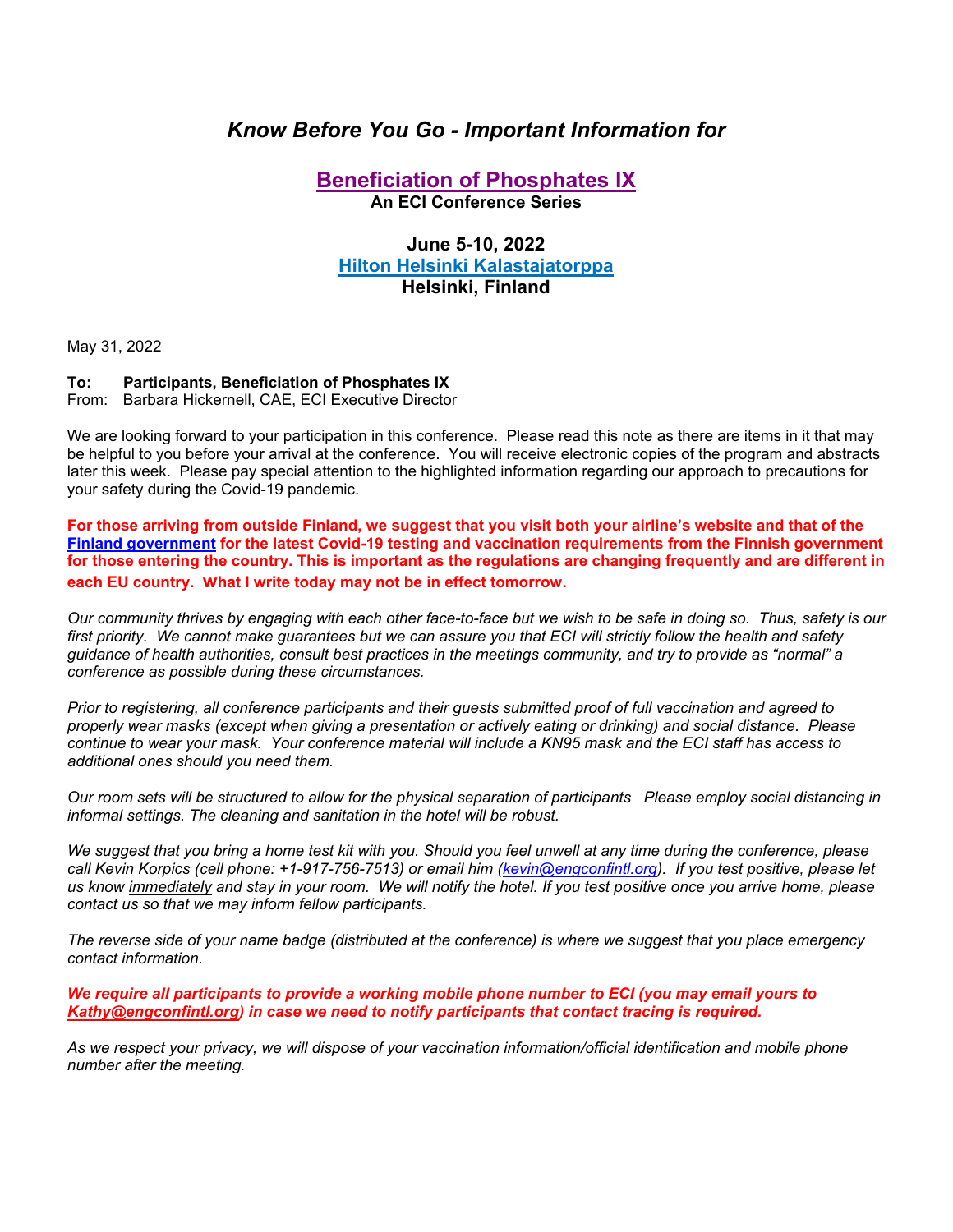#### **Conference Hotel:** Hilton Helsinki Kalastajatorppa Kalastajatorpantie 1 00330 HELSINKI +358 9 458 11

The hotel is located in Munkkiniemi, Helsinki's leafy neighborhood overlooking Laajalahit Bay. The Bastuviksvägen tram stop is a short walk from the hotel and the trip to the city center takes about 20 minutes. Alvar Aalto House, Didrichsen Art Museum, and Seurasaari Open-Air Museum are within three kilometers. The hotel is on the seafront and has a private beach, indoor pool, gym and restaurants. The hotel has 20 meeting rooms and more than 1,800 square meters of meeting space. It is located 20 km from Helsinki Airport.

### **Transfers from Helsinki Airport**

Helsinki Airport consistently ranks among the best airports in the world and serves around 350 flights a day to locations around the world. The journey time between the airport and city center is around 30 minutes; however, the conference hotel is not in the city center but can be reached by tram. The Bastuviksvägen tram stop is a short walk away from the hotel and is a 20 minute ride. Taxis are readily available at the airport and the cost for a trip to the hotel is about 35 Euro for the 20-25 minute trip. Uber also operates in Helsinki.

**Sunday conference check-in:** Begins at 17:00 in the Merisali foyer in the hotel's Conference and Events Center and will be followed at 18:00 by the opening reception and dinner in Merisali I.

**Monday morning:** Breakfast is available starting at 06:30 on weekdays in the Oceana Restaurant. The technical session begins at 08:30 in the hotel's Conference and Events Center.

**Weather:** Temperature highs are expected to be about 60 °F (15-16° C) and lows in the high 40s °F (8-9° C) during the conference week. Please check www.weather.com for an update before you pack. In any case, we advise that you bring a sweater or jacket for the meeting room.

**Excursion on Wednesday:** We will have a group tour after lunch on Wednesday, June 8. Buses will depart the hotel at 15:00 for a guided tour of Helsinki. At 17:30, we will board a boat for a dinner cruise with additional sightseeing and return to the hotel by approximately 20:30. (Note: The cost of the excursion was included in the conference fee.) Please email Kevin (kevin@engconfintl.org) if you will NOT participate in the excursion.

**Speakers:** We expect that all presentations will be on PowerPoint and we will have a computer projector as well as a laptop with Microsoft PowerPoint. Please bring your presentation on a memory stick for loading onto the ECI computer. There will be a graduate student (Gus Lipkin) who will be available to assist each speaker to load their presentation prior to the session in which they are speaking.

Be sure that you have provided your session chair with a *brief* biography for your introduction. You will have a wellinformed audience, so you can omit introductory slides. The audience can always ask questions. Use large fonts in the figures (including graphs) so that they can be read in one glance.

It is essential to the conference schedule that you keep to your given time - and be certain that you allow enough time for questions/discussion. Keeping in the tradition of these conferences, please be available during the conference for discussion and questions. Meals and social hours are perfect for discussion and questions.

**Dress:** ECI conferences are casual.

**Currency:** The currency in Finland is the Euro.

**Electricity:** Please be certain to bring the proper electrical adapter for your electrical devices. Finland uses the same type of outlets as in most European countries. See here for more information.

**Guests/Accompanying Persons:** If you decide to bring a guest at the last moment, please email Kathy (kathy@engconfintl.org) to arrange for payment.

**Internet access:** There is complimentary wireless access in the hotel